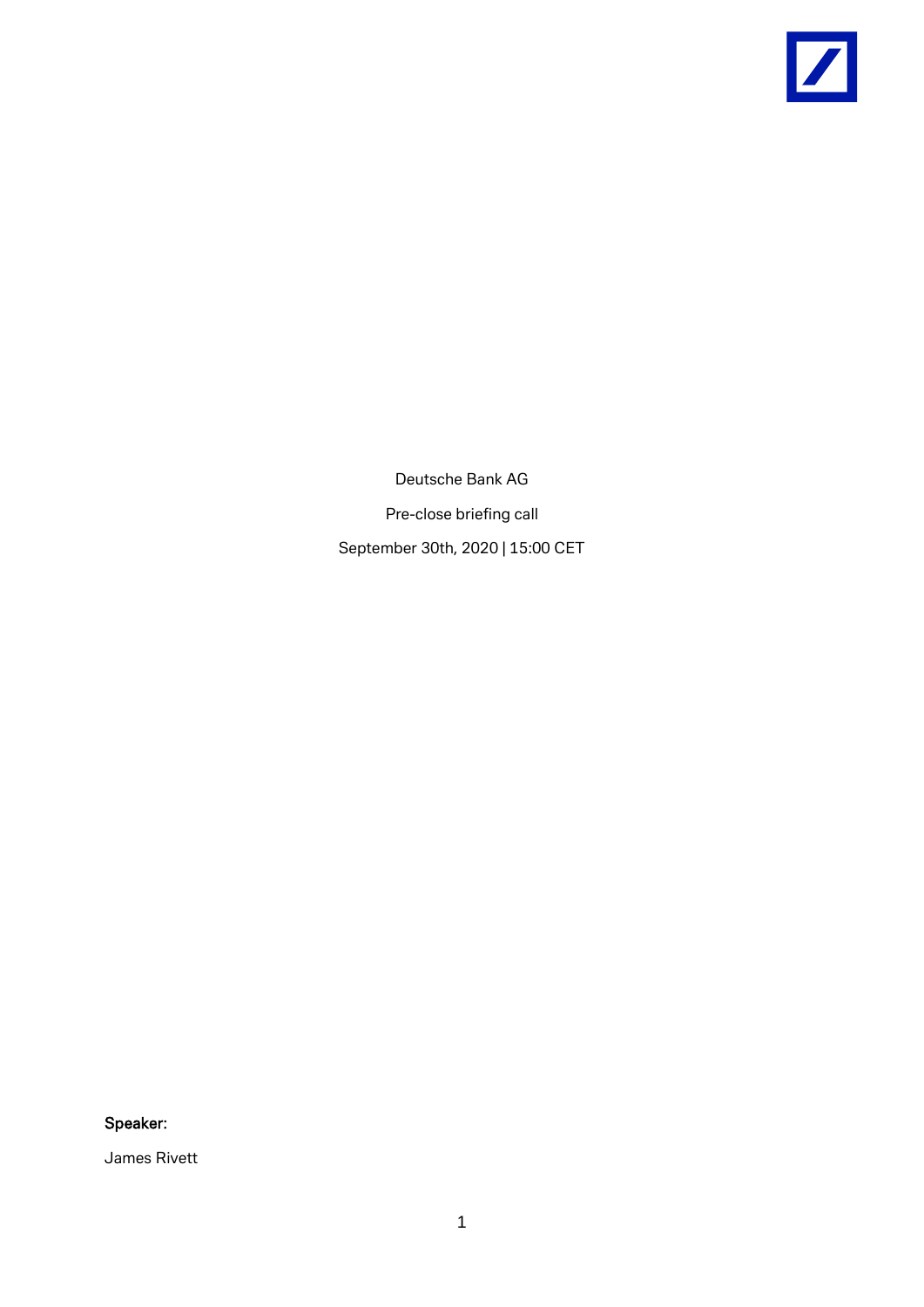## James Rivett

- Thank you Hayley. Hello to all of you.
- This quarter we have opened our briefing call up to the buy-side too.
- I will be begin with a 10 minute introduction where I will run through a summary of all the information and guidance we have provided in the quarter at various events
- Myself and the rest of the IR team who are all on the call will then be happy to take your questions
- We will produce a transcript of this event that we will publish on our website
- Nothing that we say here will be material non-public information so you are free to use it in your commentary as you update your financial forecasts
- Let me start with the big picture. The primary objective of the strategy we laid out last year is to improve our long-term sustainable profitability while managing our balance sheet conservatively
- These objectives remain unchanged. During the quarter we reiterated our commitment to our 2022 targets, namely:
	- o We continue to work towards an 8% ROTE
	- o We still target adjusted costs of 17 billion euros
	- o And we aim to do this while maintain a CET1 ratio of at least 12.5% and with the leverage ratio increasing to around 5%
- As part of the path to our longer-term objectives, we have set cost and capital targets for 2020
- Firstly on adjusted costs, which exclude restructuring and severance as well as litigation
- We remain on track to reach the 2020 target of 19.5 billion euros excluding costs related to the Prime Finance business being transferred to BNP Paribas and transformation related charges principally around real estate and software impairments
- Prime finance costs should be approximately 400 million euros this year or roughly 100 million per quarter
- We expect transformation related charges to also be around 400 million euros, of which we took 179 million euros in the first half. We expect the balance of the transformation charges to be taken broadly evenly across the remaining two quarters of the year
- Looking beyond the third quarter, I would just remind you of the comments that James von Moltke made at the Bank of America conference
- COVID-19 has led to lower workforce attrition than our prior assumptions
- This will not have an impact in the third quarter, but if lower attrition were to continue for an extended period we may need to moderately increase our restructuring and severance cost assumptions in future quarters
- On the CET1 ratio, we have highlighted that there is a lot of uncertainty around several drivers including client behavior and the impact of ratings downgrades on credit risk RWA
- Regulatory headwinds which were delayed due to COVID-19 are now returning, although they are not likely to be an impact in the third quarter
- In addition to potential regulatory headwinds, in the fourth quarter we also expect to go live with our new Historical simulation model for market risk
- With a CET1 ratio of 13.3% at the end of the second quarter 2020 we feel well positioned to be able to absorb these pressures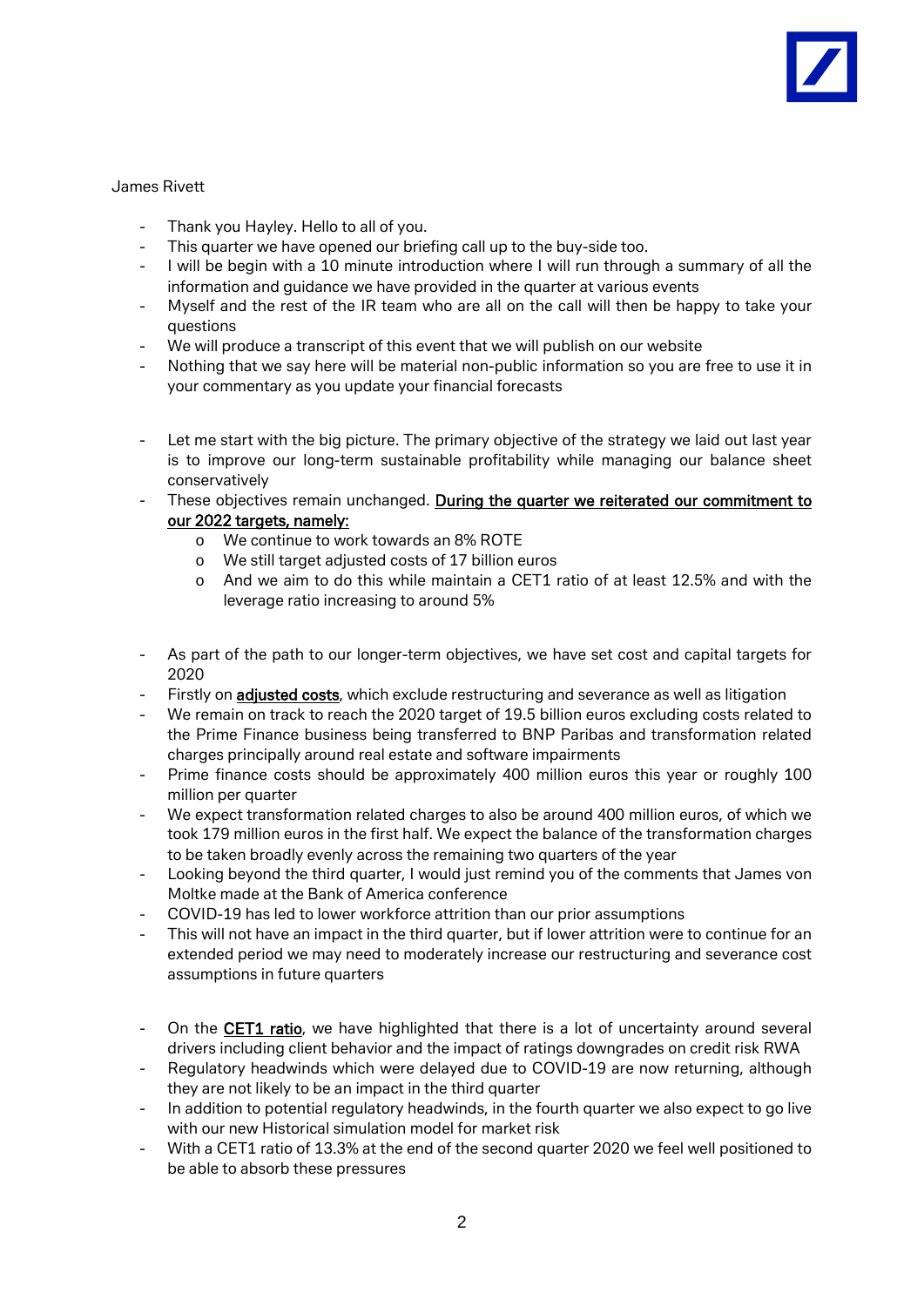

- Our strong capitalization together with our high liquidity levels gives us the capacity to support clients as and when demand increases
- Beyond our big picture objectives, we have also given guidance around 2020 provisions for credit losses
- This guidance has remained constant since the start of the pandemic
- We still expect provisions for credit losses this year to be in the range of 35-45 basis points of loans
- At a recent conference, James von Moltke walked through the math of that guidance for the second half of the year
- After taking 1.3 billion euros of provisions in the first half, and assuming the upper end of the range – so 40 to 45 basis points – suggests provisions of around 500 to 700 million euros in H2 2020
- Of this, we expect third quarter provisions to be around 300 million euros
- While we have not given official guidance for provisions for credit losses in 2021, James gave indications on the likely direction of travel
- With the caveat that the environment remains highly uncertain, we expect provisions for credit losses to remain elevated compared to the past few years before COVID-19
- That said, we expect provisions to be manageable
- Our outlook on provisions for credit losses is based on the high quality nature of our portfolios with a high proportion of secured lending to high quality borrowers
- It also reflects the relative strength and response to the COVID-19 crisis by the German government
- We continue to believe that having Germany as a home market which accounts for around 50% of our loans as good place to be relative to most other major economies
- Turning to some of the trends we have highlighted in our business. Starting first with the Investment Bank
- Since Q4 2019 we have consistently said that we can see positive momentum building in our core IB client franchises as our refocused strategy begins to pay off
- For the third quarter, our US peers gave indications on the year-on-year growth they expect across their trading businesses
- Compared to the mean of their forecasts of around 12% year-on-year growth we currently expect to have performed in-line with or better than their guidance
- The performance we expect to see in FIC this quarter excludes the impact of specific items, namely DVA and Tradeweb, which had a negative impact on our revenues of 99 million euros in Q3 2019
- In Origination & Advisory, as you can see in the Dealogic data, we have continued to stabilize and in certain areas improve market share in the quarter across debt and equity origination
- The trends in the other businesses remain broadly unchanged from the second quarter levels
- In the Private Bank for example, our strategy remains to offset the impact of negative interest rates with higher volumes
- Here we have seen some encouraging early signs in production, with mortgage and investment sales volumes now tracking above last year
- The Private Bank continued to execute its strategic objectives and cost targets that we detailed in December, primarily in Germany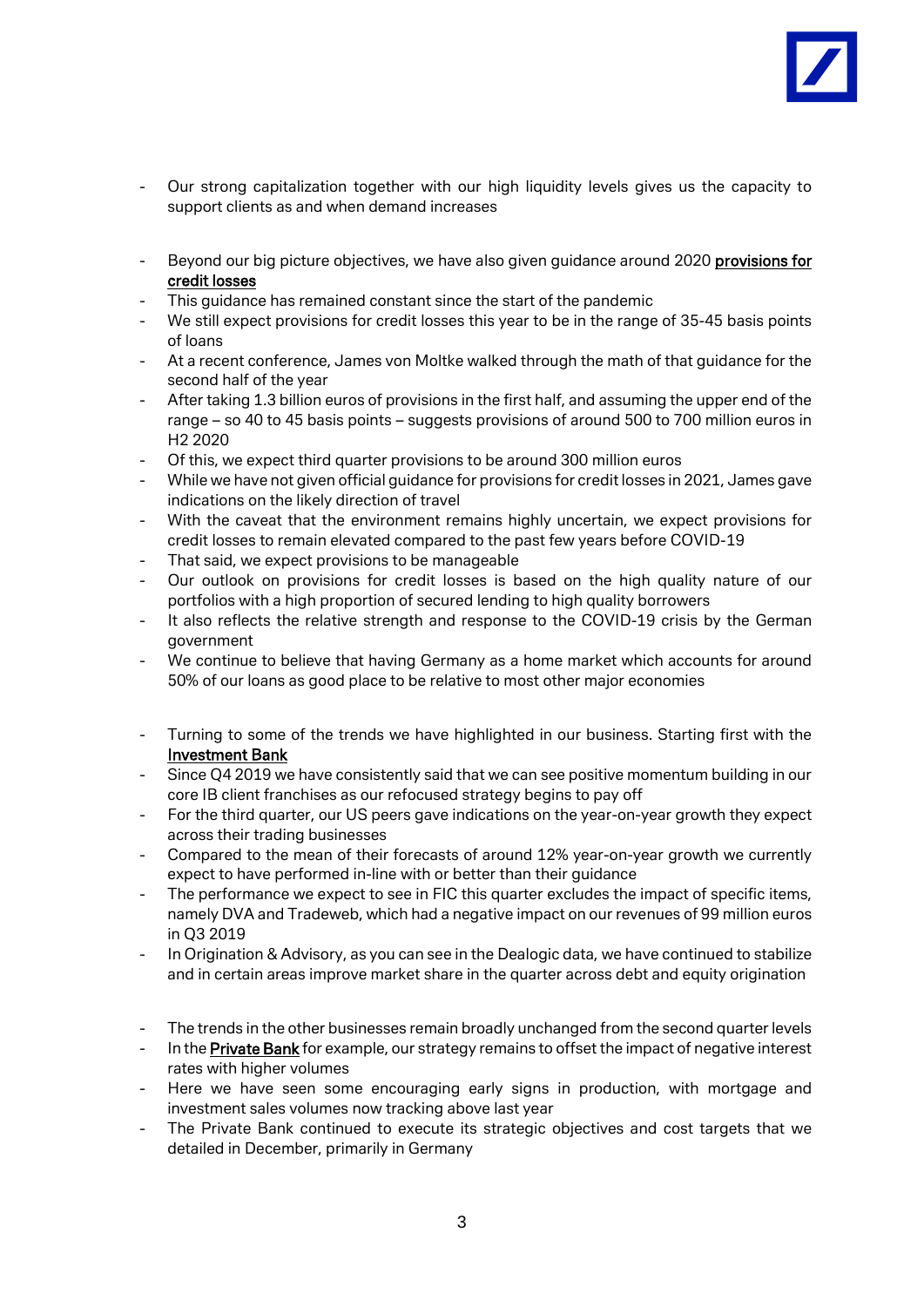

- Of note, we announced the plans to close an additional 100 or 20% of the Deutsche Bank branded branches excluding Postbank
- These changes are expected to have a limited impact on our business reflecting the changes in customer behavior we have seen recently and the strength of our digital offerings
- These adjustments are consistent with the objectives that we laid out at the investor deep dive
- Before going into Q&A just a quick remarks for the fixed income focused attendees on the call
- Earlier this month we issued a total of US \$3.25bn senior non-preferred notes across two tranches with strong demand
- This largely completes the Group's senior non-preferred funding plan for the year although we may take advantage of markets to pre-fund our requirements for 2021
- With that, Hayley, I'm happy to take questions

## Question and Answer Session

| Magdalena Stoklosa<br>(Morgan Stanley) | Thanks very much. And James, thank you very much for hosting the<br>call. Just a couple of things from me. So, the first question is about<br>cost offering. You have been quite clear from the perspective of how<br>you expect the second half of the year to pan out. But what interests<br>me is that elevated comment from the perspective of 2021. Could<br>you just remind us what is the lower end of the market estimates in<br>your most recent conversations or consensus? So that we have a<br>view of what it means in numbers. So, question number one. |
|----------------------------------------|-----------------------------------------------------------------------------------------------------------------------------------------------------------------------------------------------------------------------------------------------------------------------------------------------------------------------------------------------------------------------------------------------------------------------------------------------------------------------------------------------------------------------------------------------------------------------|
|                                        | Question number two. When you talked about capital and disclosed<br>some of the regulatory charges coming back, and I assume that,<br>particularly, TRIM by the fourth quarter of this year, could you just<br>remind us what sort of magnitude are we talking about here? Either<br>for the end of this year or impact you may see in 2021.                                                                                                                                                                                                                          |
|                                        | And my third question is, really, could you just remind us of your view<br>of the CRU progress? You've got the risk-rated assets target there<br>for the end of the year, how are you tracking how that's looking?<br>Thank you.                                                                                                                                                                                                                                                                                                                                      |
| James Rivett                           | Hi. The consensus range for provisions for credit losses in 2021 is,<br>right now, between 1.2 billion and 2.5 billion euros, so you can drive<br>a truck through the middle of that range. But the mean is around 1.8<br>billion euros. And by the way, the consensus number are published<br>on our website.                                                                                                                                                                                                                                                        |
|                                        | When we talk about elevated we mean elevated versus the 500<br>million or so that we've been running at in 2017, 2018 and 2019, as<br>well.                                                                                                                                                                                                                                                                                                                                                                                                                           |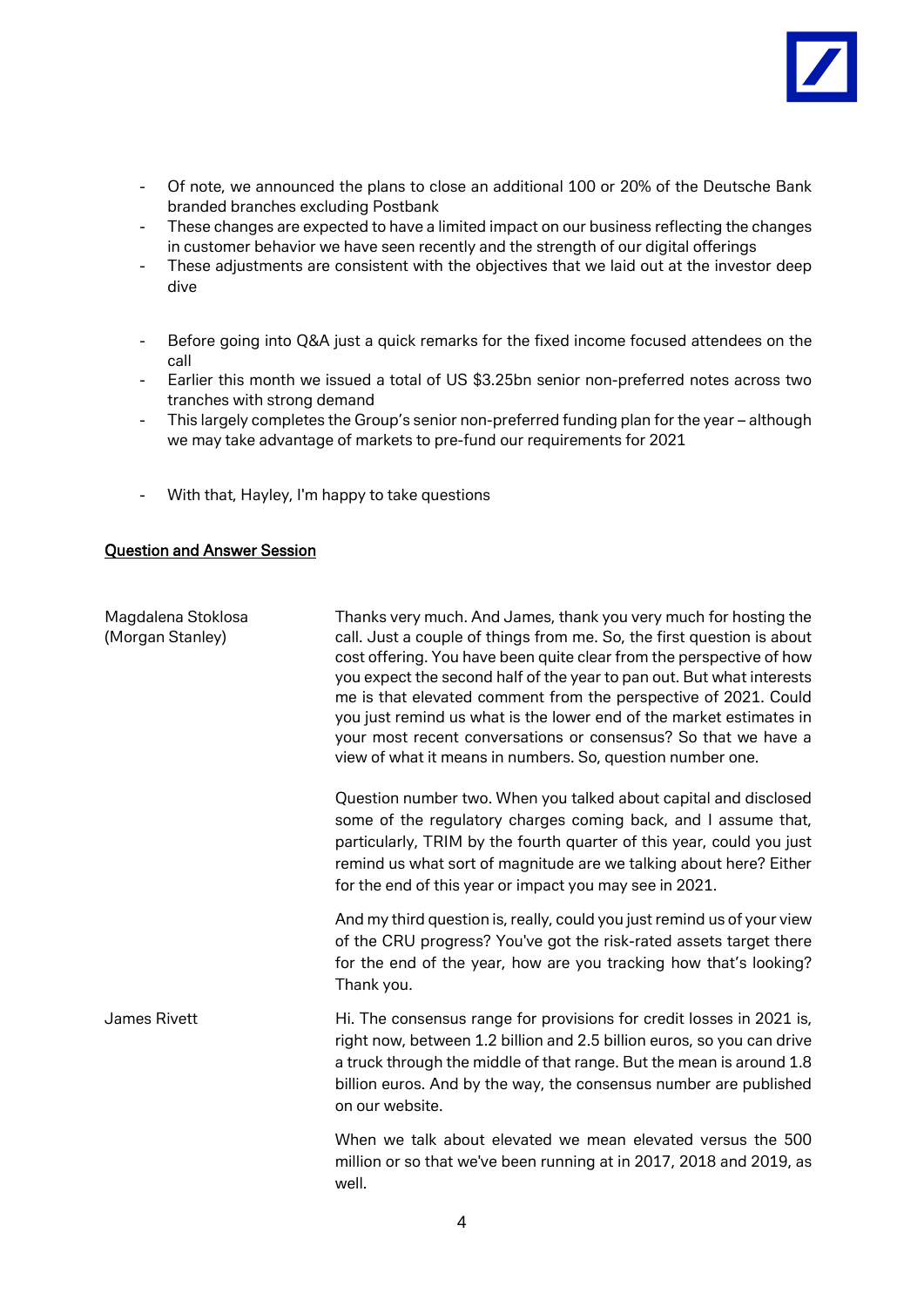And I think the point that we're trying to make here is that our path of credit-loss provisions is likely to be smoother than for, say, many of our US peers, who have built large reserves this year and are most likely to be releasing those provisions starting next year.

In terms of the regulatory inflation, you're absolutely right. I think TRIM is by far and away the biggest one that we're talking about. We said, I think James has said, in certain conversations that's up to 6 billion euros of RWA inflation. Unclear when that comes, Magdalena, whether that's Q4 of this year or next year.

I think the potential offset that could happen is the treatment of software intangibles, where that could be a capital benefit of up to 800 million euros for us. And again, there, we don't know the timing. That could be Q4 as well.

And finally on the progression in the Capital Release Unit (CRU). At the Investor Day in December, Louise laid out the targets we have set. Within those targets she also highlighted the need to be slightly flexible when it came to the approach that you would take in any given period.

What we said at the second quarter results was that we saw volatility-driven increases in market-risk RWA through the first half of the year. As a result our focus for the balance of this year would shift slightly to RWA reductions to offset that inflation that we saw rather than leverage exposure.

None of that changes the longer-term trajectory. It's just a slight shift in tactics and as I said consistent with what Louise laid out.

Here, nothing is really changing in that regard. We're continuing to execute. These markets product challenges and opportunities. But, certainly, nothing to change the guidance.

As we progress the asset reduction programs we are also focused on getting the costs out. Which I think has always been part of the plan.

Kian Abouhossein Yes, hi, just a very quick one. At the recent conference, the statement (JP Morgan ) was made that there's been relatively low natural turnover. And it sounded like that could impact your cost-saving plan, maybe a delay, it wasn't said. But I just wanted to understand why was the statement made and how does it affect your restructuring charges?

James Rivett Hey, Kian. We made this point because it is something in response to the question that was asked things that have changed for good or bad as a result of COVID.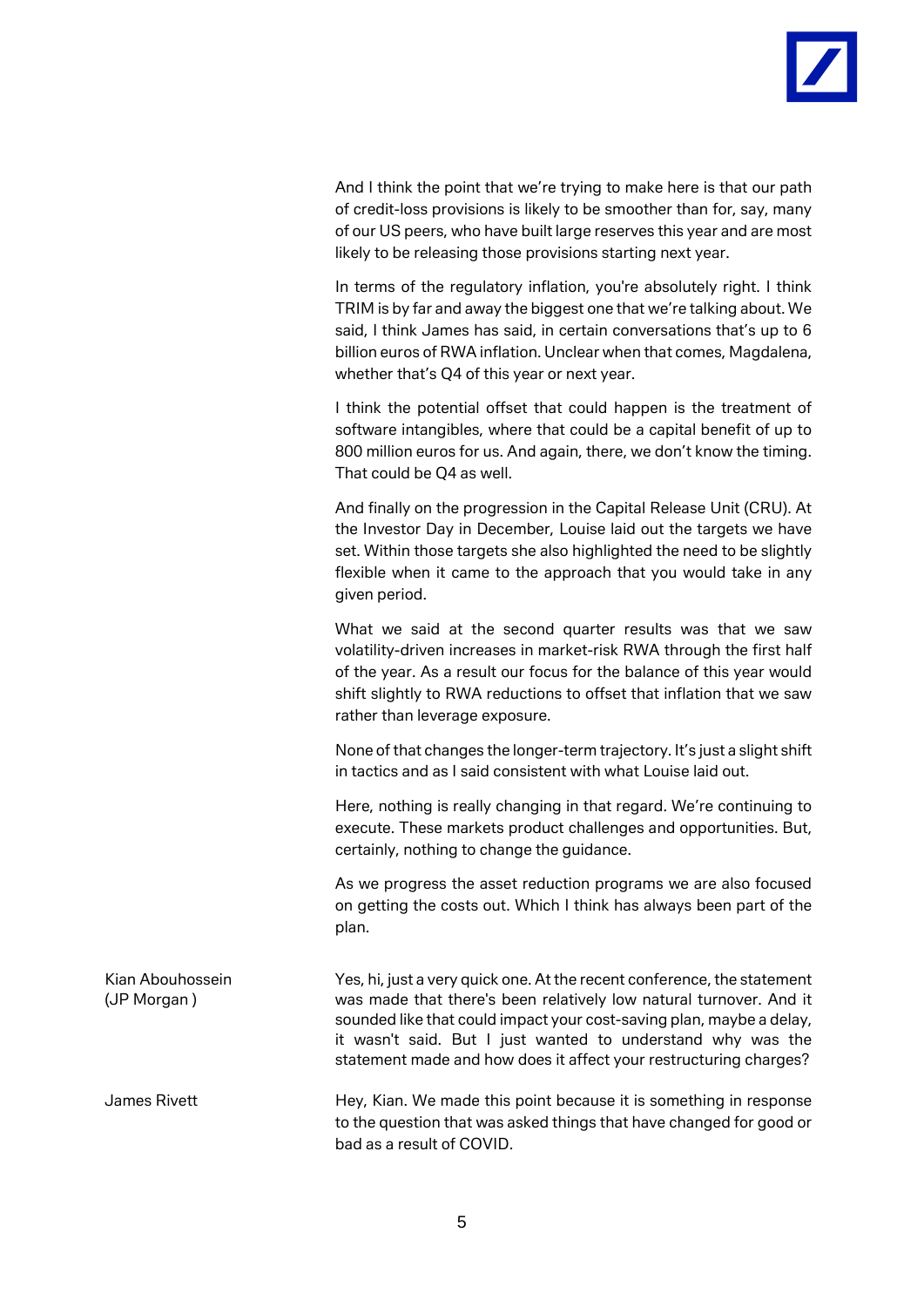

|                               | I think everybody has seen it, the fact is, that there are fewer people<br>leaving for opportunities right now. And, obviously, natural attrition<br>is a part of what would drive down your employee reductions and,<br>therefore, your cost reductions.                                                                                                                                                                                                                                       |
|-------------------------------|-------------------------------------------------------------------------------------------------------------------------------------------------------------------------------------------------------------------------------------------------------------------------------------------------------------------------------------------------------------------------------------------------------------------------------------------------------------------------------------------------|
|                               | There's nothing in what he said that impacts the third quarter or, I<br>would say, very near-term cost trajectories or even FTE reduction in<br>trajectories. But yes, if it were to continue for a period of time, then<br>you would have to think about alternatives.                                                                                                                                                                                                                         |
|                               | The point that James was making was exactly to your question,<br>which is what would the response be? The response would probably<br>be to take marginally higher restructuring and severance charges to<br>effectively get people off the platform. If you like, involuntary versus<br>voluntary attrition.                                                                                                                                                                                    |
|                               | Yes, and you would take those, let's say, next year in 2021, with a<br>view to maintaining the 2022 cost targets.                                                                                                                                                                                                                                                                                                                                                                               |
|                               | So, this would absolutely not be about giving anything up, this is just<br>about a slight change in the balance. And it's marginal.                                                                                                                                                                                                                                                                                                                                                             |
| Jeremy Sigee<br>(BNP Paribas) | Hi there. Thank you very much. At the risk of being pedantic, can I<br>just carry on the CT1 discussion because it was very helpful hearing<br>your discussion of the moving parts? But if I take those two big<br>moving parts, they seem to net, basically, to neutral if you're adding<br>6 billion on the RWAs, but then you're gaining 800 on the software<br>intangibles. So, those sound like they roughly cancel out, depending<br>on timing.                                           |
|                               | So, I guess what that leaves is the HISIM impact. I don't know how<br>material that could be, plus, then, volume growth. Are those the two<br>remaining variables, is that fair, and can you quantify what the HISIM<br>might be?                                                                                                                                                                                                                                                               |
| James Rivett                  | Yes, so, look, HISIM is not a big one. Yes, it is plus or minus single-<br>digit billion euros. But it's one of those things that we're still finalising<br>what the numbers will ultimately look like. But you're right, Jeremy,<br>that those two things kind of net out to zero, but the fact is that if the<br>timing on these issues breaks the wrong way you could have all of<br>the bad guys in one quarter and then none of the good guys, which<br>would have an impact on the ratio. |
|                               | But you're right directionally about the way that those two things<br>offset each other.                                                                                                                                                                                                                                                                                                                                                                                                        |
| James Rivett                  | Excellent. I'm going to assume that that's because it was all so crystal<br>clear. Thank you very much. Look, you guys know where we are if<br>you need us. Otherwise, you will be seeing a relatively large amount<br>from us.                                                                                                                                                                                                                                                                 |